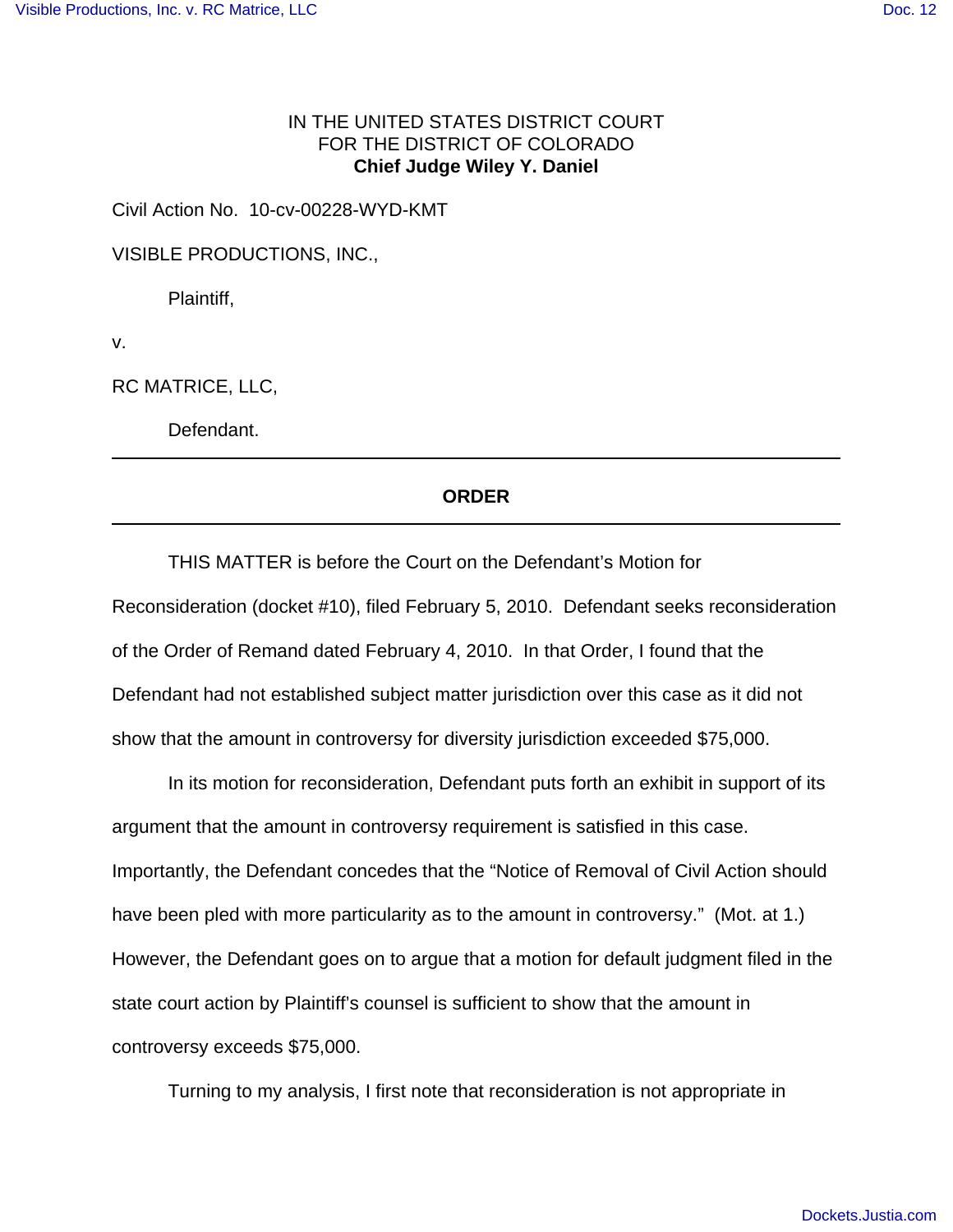connection with an Order of Remand. A removing party may cure faulty allegations in a notice of removal by filing an amended notice of removal pursuant to 28 U.S.C. § 1653. Following remand, however, "the district court is wholly deprived of jurisdiction to vacate or correct its remand order. The remand order returns the case to the state court and the federal court has no power to retrieve it." Seedman v. United States District Court for the Central District of California, 837 F.2d 413, 414 (9th Cir.1988). This is true "even if the district court's jurisdictional determination appears erroneous, so long as that determination was made in good faith." Dalrymple v. Grand River Dam Authority, 145 F.3d 1180, 1184 (10th Cir.1998).

Because a remand order deprives the district court of jurisdiction, the district court may not vacate or reconsider its order of remand. See e.g., Dalrymple, 145 F.3d at 1184; Whiddon Farms, Inc. v. Delta and Pine Land Co., 103 F. Supp. 2d 1310, 1311 (S.D. Ala. 2000). Similarly, other district courts in this circuit, relying on opinions from the First, Fourth, and Eleventh Circuits, have determined that they do not have jurisdiction to reconsider remand orders. Aetna U.S. Healthcare, Inc. v. Hoechst Aktiengesellschraft, 67 F. Supp. 2d 1242, 1244-45 (D. Kan. 1999); Scherer v. Merck & Co., No. 05-2019-CM, 2006 WL 2255689 (D. Kan. 2006). As noted by Judge Vratil of the United States District Court for the District of Kansas:

> Removal in diversity cases, to the prejudice of state court jurisdiction, is a privilege to be strictly construed . . . and the state court proceedings are to be interfered with once, at most. This is not only in the interest of judicial economy, but out of respect for the state court and in recognition of principles of comity. The action must not ricochet back and forth depending upon the most recent determination of a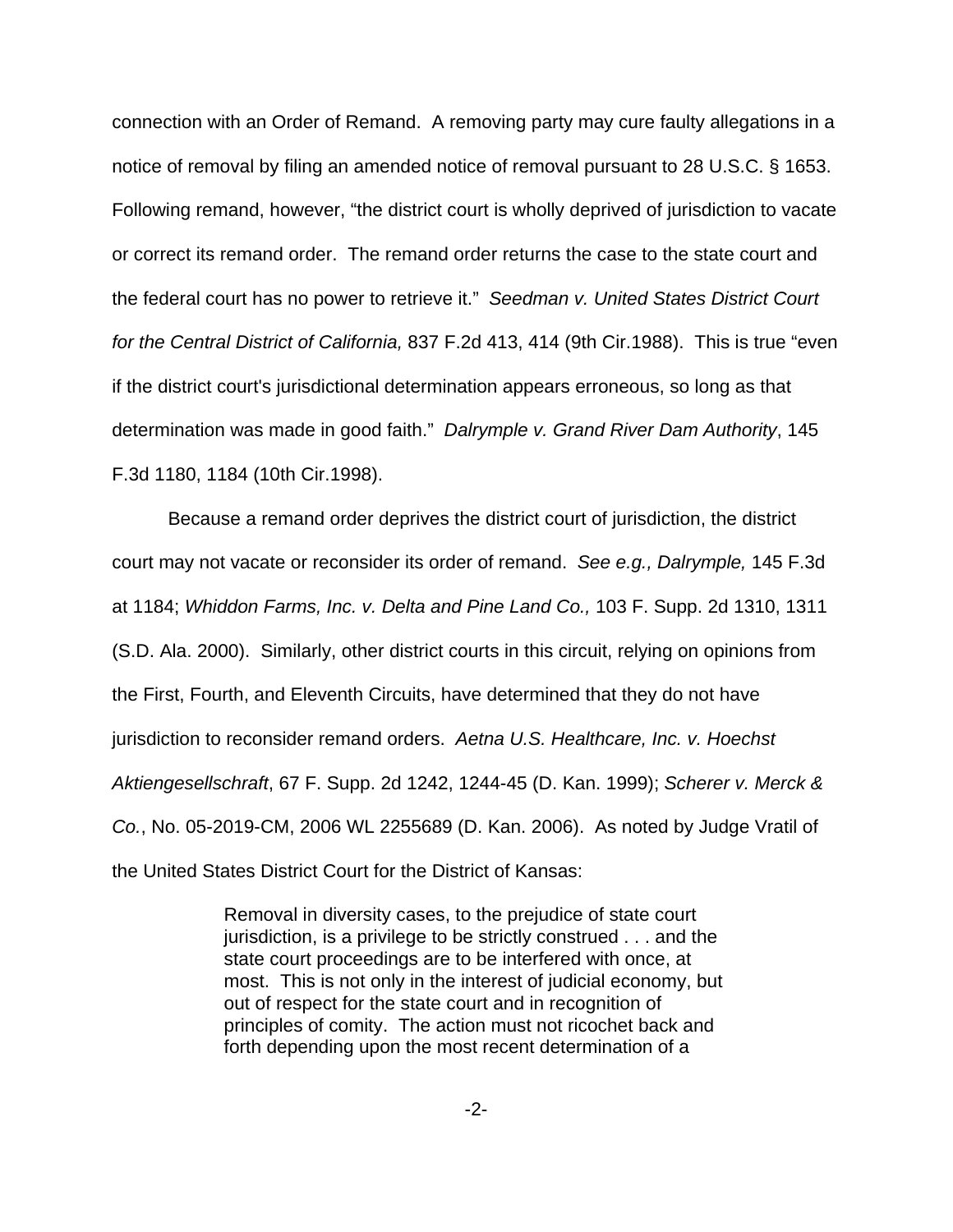federal court.

Aetna, 67 F. Supp. 2d at 1244-45 (citing In re La Providencia Development Corp., 406 F.2d 251, 252-54 (1st. Cir. 1969)). This conclusion is based upon the plain language of § 1447(d), which states that a district court "order remanding a case to the State court from which it was removed is not reviewable on appeal or otherwise." 28 U.S.C. § 1447(d); see also Aetna, 67 F. Supp. 2d at 1245.

In any event, I find that Defendant, through its own admission, did not show that the allegations in the Complaint or the Notice of Removal of Civil Action establish that the amount in controversy exceeds \$75,000 as required by statute. While the Defendant attaches additional documentation to the motion to reconsider (the Plaintiff's motion for default judgment filed in state court), it failed to mention this pleading in the notice of removal. Thus, I still find the original notice to be defective. In short, even with the additional information proffered by the Defendant, I am unable to determine from the face of the Complaint or the allegations contained in the Notice of Removal of Civil Action that the amount in controversy requirement is satisfied. Guided by the strong presumption against removal of civil actions to federal court based on diversity jurisdiction, I find that remand to the state court was appropriate.

Accordingly, it is

ORDERED that the Defendant's Motion for Reconsideration (docket #10), filed February 5, 2010, is **DENIED**.

-3-